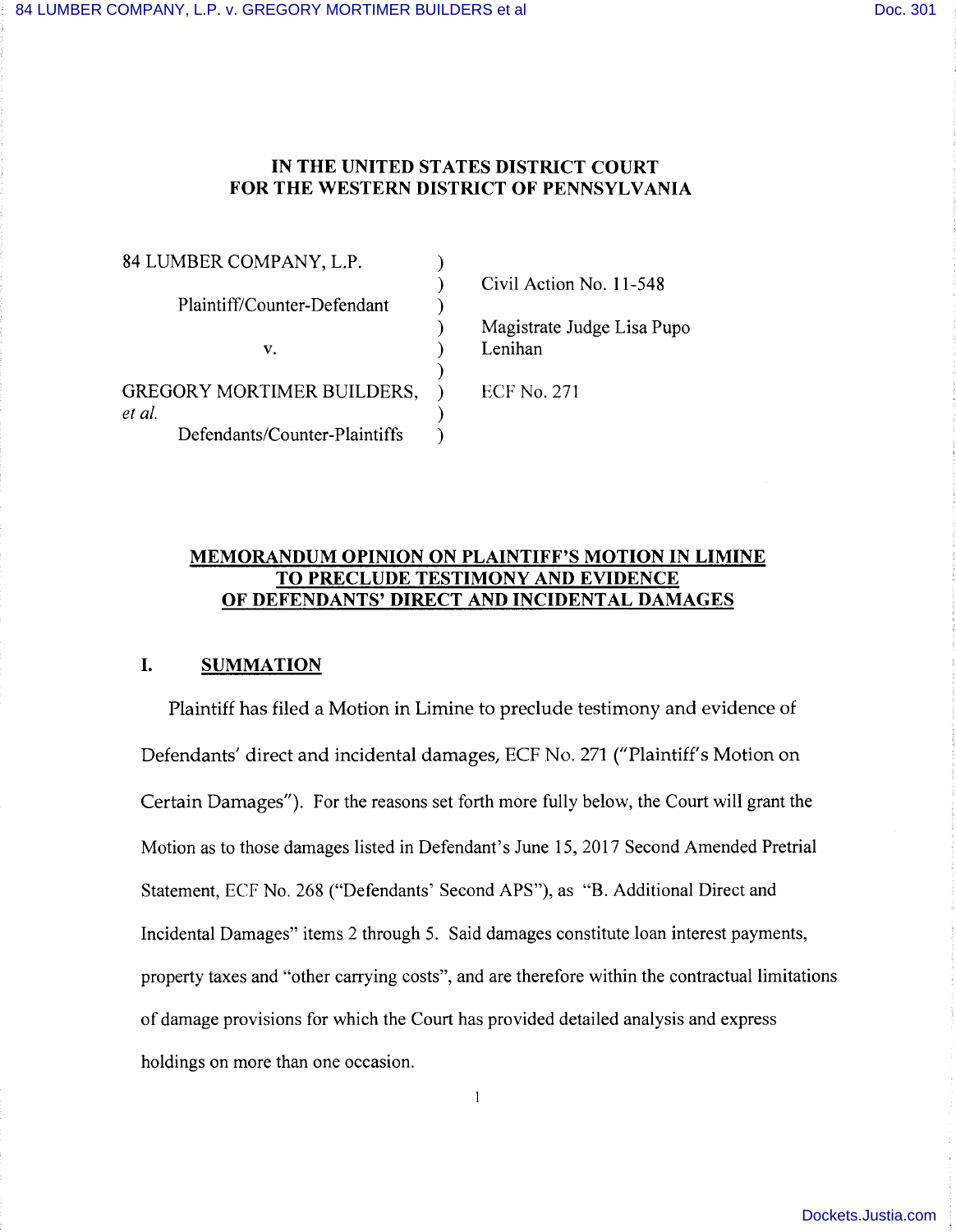The Court will also grant said Motion as to the damages listed in Defendants' Second APS, ECF No. 268, as "C. Attorney's Fees" in excess of \$500,000 and "to be determined", as the case presents for bench trial no component of entitlement to attorney's fees. Defendants' assert that "there is no need for a pretrial ruling on this issue" , despite their inclusion of attorney's fees in their Second APS asserted "Damages" and "Legal Issues", because Defendants will decide whether to move for attorney's fees following final judgment. Defendants' Opposition to 84 Lumber Company, L.P. 's Motion in Limine to Preclude Testimony and Evidence of Defendants' Direct and Incidental Damages ("Defendants' Opposition to Motion on Certain Damages"), ECF No. *279* at 1, 3.

Finally, the Court will deny said Motion as to the damages listed as "B.1 Overcharges on Timberlake 13" as the parties have expressed agreement that-although Defendants have filed five separate Counts for breach of construction Subcontracts on five units and no Count with regard to their Subcontract for Timberlake Unit #13-a claim for damages related to Unit #13 is properly before the Court under Count IX of Defendants' Second Amended Counterclaim (ECF No. 44) for improper billings under an 84 Lumber Commercial Credit Application form dated May 9, 1997 (the "1997 CCA"). *Cf* Memorandum Opinion on the Parties Multiple Motions and Cross-Motions for Summary Judgment, ECF No. 166, at 11, n.  $18<sup>1</sup>$ 

<sup>&</sup>lt;sup>1</sup> During both the August 17, 2017 and July 2, 2016 Status Conferences, damages alleged with regard to Unit #13 were somewhat ambiguously identified as arising from an alleged CCA overcharge on Unit #13 for construction materials never provided or for which payment was not properly credited, and/or for work billed but unperformed. *Cf* ECF No. 279 at 3 (asserting that improper billing of "more than \$114,000 for work [Plaintiff] did not perform" as damages "expressly available under Count IX ... for breach of the 1997 CCA"). The Court reminds the parties of their obligations to provide clarification and specificity in their itemization of alleged damages prior to the December 5, 2017 Final Pretrial Conference.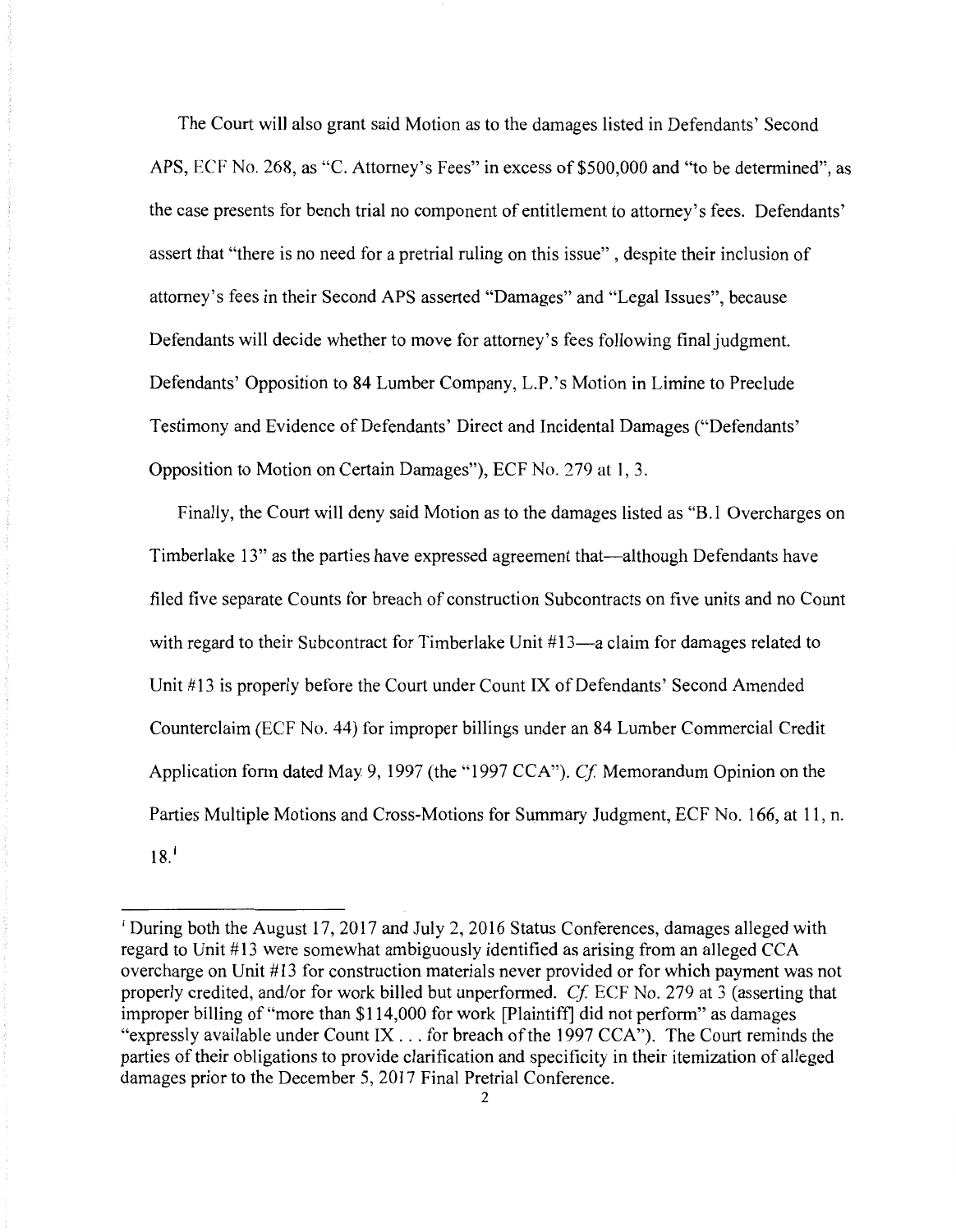#### **II. RELEVANT FACTUAL AND PROCEDURAL HISTORY**

The extensively documented factual and legal history in this case arising from disputes between the parties with regard to (a) construction material purchases and (b) sub-contracted construction of housing in Defendants' multi-duplex residential developments - Timberlake Village (hereafter "Timberlake") and Cedar Creek - located in Garrett County, Maryland was set forth by this Court in its Summary Judgment Opinion, ECF No. 166, and has been summarized in relevant part in several lengthy Opinions thereafter, including this Court's February 23, 2017 Memorandum Opinion granting Plaintiffs Motion for Judgment Pursuant to Federal Ruic of Civil Procedure 52(c), ECF No. 245.

The underlying contract documents include the 1997 CCA, and five (5) 84 Lumber "Subcontractor Agreement/Scope of Work" forms (the "Subcontractor Agreements") for three Timberlake projects (Units 8, 11 and 12) and two Cedar Creek projects (Units 1 and 2). Subcontract Agreement paragraph 15 contained, among other things, 84 Lumber's "guarantee" that the work would conform to specifications, comply with laws, and be free from defects in workmanship and materials. Paragraph 15 limited 84 Lumber's "liability hereunder" to the "extent of 84's negligence" and its obligations to "repair or replacement of any defective or nonconforming [w]ork." Mortimer agreed that 84 Lumber was "in no event" liable "for any consequential, indirect, exemplary or punitive damages of any type in connection with any claim under this paragraph." And the paragraph closed with a form language disclaimer of any further express or implied warranty, including warranty of merchantability or fitness for a particular purpose. Id.

3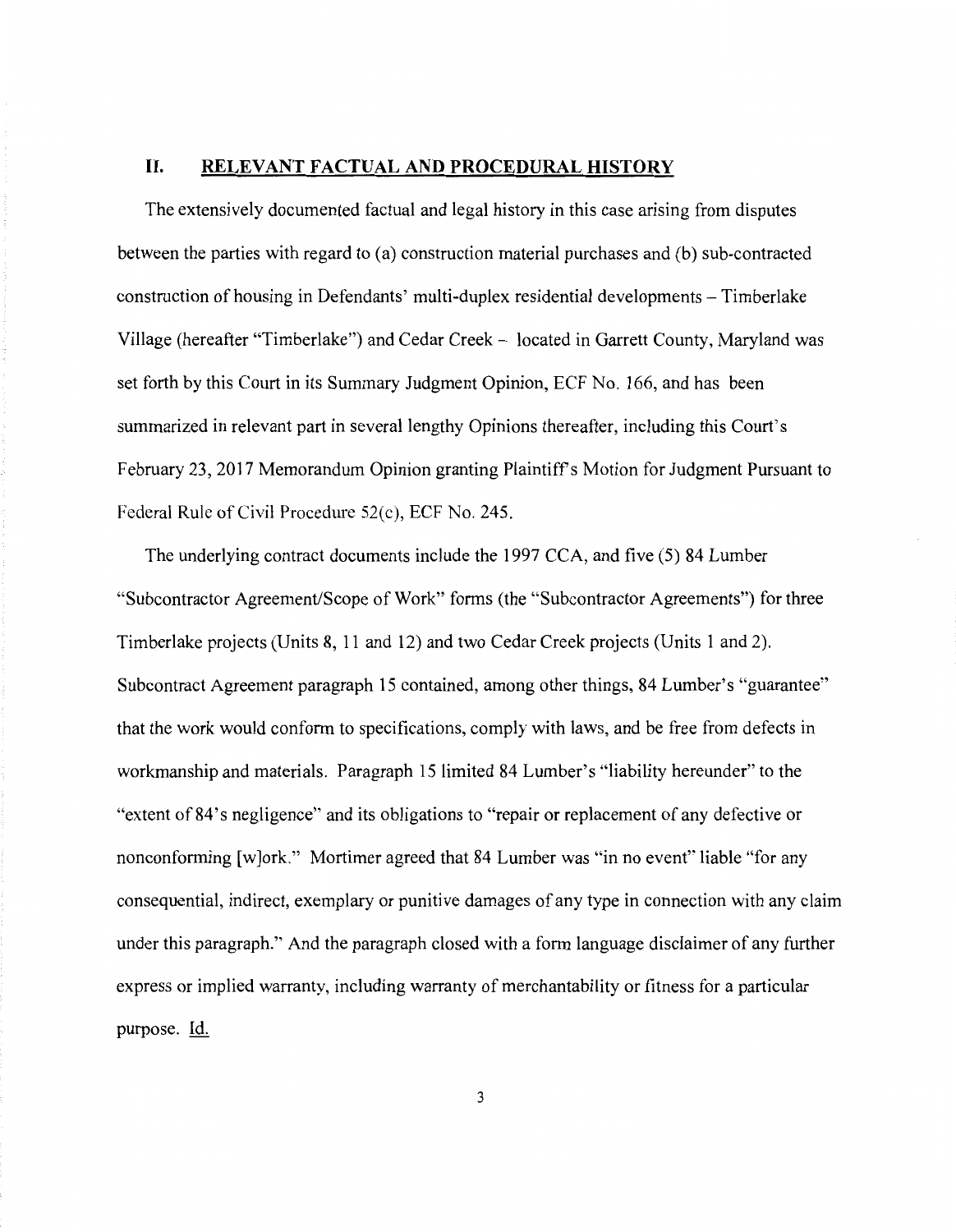For a full discussion of the prior procedural history, including the Court's holdings following a November, 2016 bench trial on Defendants' theories (both prior and last-minute, despite considerations of waiver or estoppel) of tort liability, *see* ECF No. 245. The Court observes that the limited bench trial was held *because* the Court's determination of the enforceability of Paragraph 15 as to Subcontract Contract claims "related to/flowing from 'defects in workmanship or materials"' rendered a "determination of Defendants' ability to make out the elements of their tort-based counterclaims" more critical. ECF No. 245 at 2-3 (citing the October 11, 2016 Memorandum Opinion on Contractual Damage Limitations (the "Damage Limitations Opinion"), ECF No. 214). The relevant claims documents are:

Plaintiffs April, 2011 Complaint, ECF No. 1, and its claim for breach of contract under the 1997 CCA owing to nonpayment for goods/supplies delivered. Plaintiff's asserted entitlement to attorney's fees was assessed in the March 30, 2016 Memorandum Opinion on the Parties' Multiple Motions and Cross-Motions for Summary Judgment (the "Summary Judgment Opinion") at 4 n. 4, and 6, ECF No. 166. *See also* ECF NO. 279 at 3, n. 1 (noting that Plaintiff also lists attorneys' fees as a category of damages and has no contractual entitlement thereto).

The Defendants' Second Amended Counterclaim, ECF No. 44, and its remaining claims for breach of contract as to each of five (5) separately subcontracted Timberlake (8, 11, 12) and Cedar Creek (1, 2) units (Counts IV-VIII), and breach of contract as to the 1997 CCA (Count IX). Defendant's asserted entitlement to (a) lost profits and (b) damages flowing from tort liability and thus outside the contractual damage limitations of Subcontract Paragraph 15 have been addressed in ECF No. 214 and ECF No. 245, respectively.<sup>2</sup>

<sup>&</sup>lt;sup>2</sup> The Court again directs Defendants' attention to its February 23, 2017 Memorandum Opinion granting Plaintiffs Motion for Judgment Pursuant to Federal Rule of Civil Procedure 52(c), ECF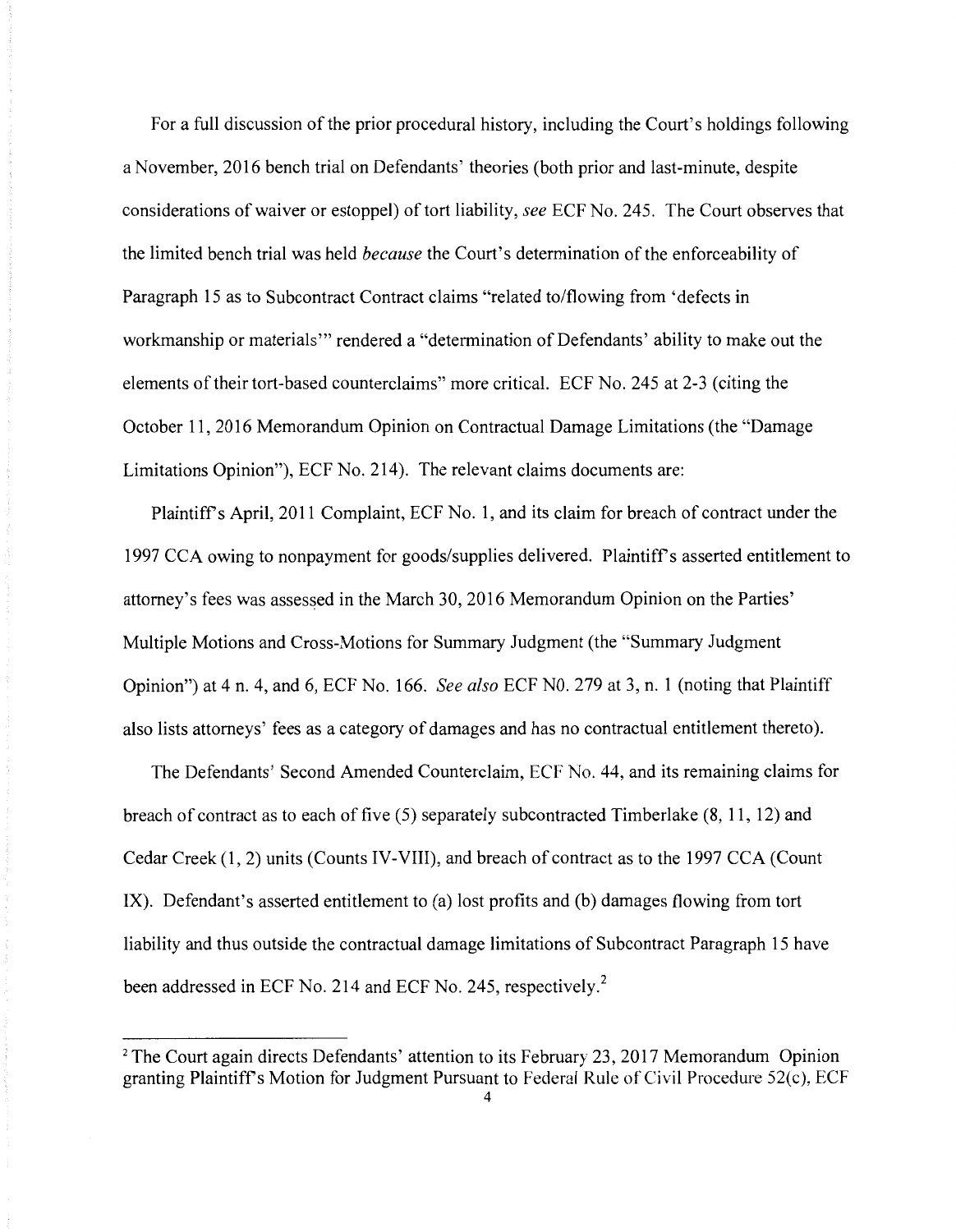## **III. ANALYSIS**

#### **A. Preclusion of Evidence for Attorneys' Fees**

As Plaintiff notes in its three-page summation of the law on this issue, there is generally no entitlement to attorney's fees in a civil claim absent the parties' contractual agreement to the contrary or another exception, such as statutory provision, wrongful conduct resulting in third party litigation or malicious prosecution. *See* Plaintiff 84 Lumber Company, L.P. 's Memorandum in Support of its Motion in Limine to Preclude Testimony and Evidence of Defendants' Direct and Incidental Damages ("Plaintiff's Memo in Support"), ECF No. 272, at 3-4 (citing Maryland and District Court cases); *see also, e.g.,* Freedman v. Seidler, 194 A.2d 778 (Md. 19673) )("[I]n the absence of special circumstances or statutory requirement, counsel fees are not a proper element of damages in an action for breach of contract.").<sup>3</sup>

Defendants' response, which does not assert a present contractual or other entitlement to attorney's fees, but asserts a possible post-trial election to move for fees, is inadequate as noted above. <sup>4</sup>

No. 245. *Compare* Defendants' Second APS (ECF No. 268) (including substantial reiteration of *tort liability allegations,* as well as potentially-related but otherwise contractually-precluded damages, in its proposed "Material Facts to Be Offered at Trial").

<sup>3</sup> To the extent Plaintiff's Memo in Support, ECF No. 272, at 5-6 may be read to imply Plaintiff's entitlement to attorney's fees under contractual language of an applicable CCA, the Court pauses to correct any such implication and to direct Plaintiff to the Court's prior determinations that the governing CCA is the 1997 CCA and that its provisions pertain to "attorneys fees and costs for all mechanic's liens field", language which was subsequently broadened in an inapplicable CCA. *See supra.* 

<sup>4</sup>*See* ECF No. 279 at 3 (asserting that Motion is moot and should be denied where Defendants list fees as damages but express intent not to introduce witnesses or documents to establish the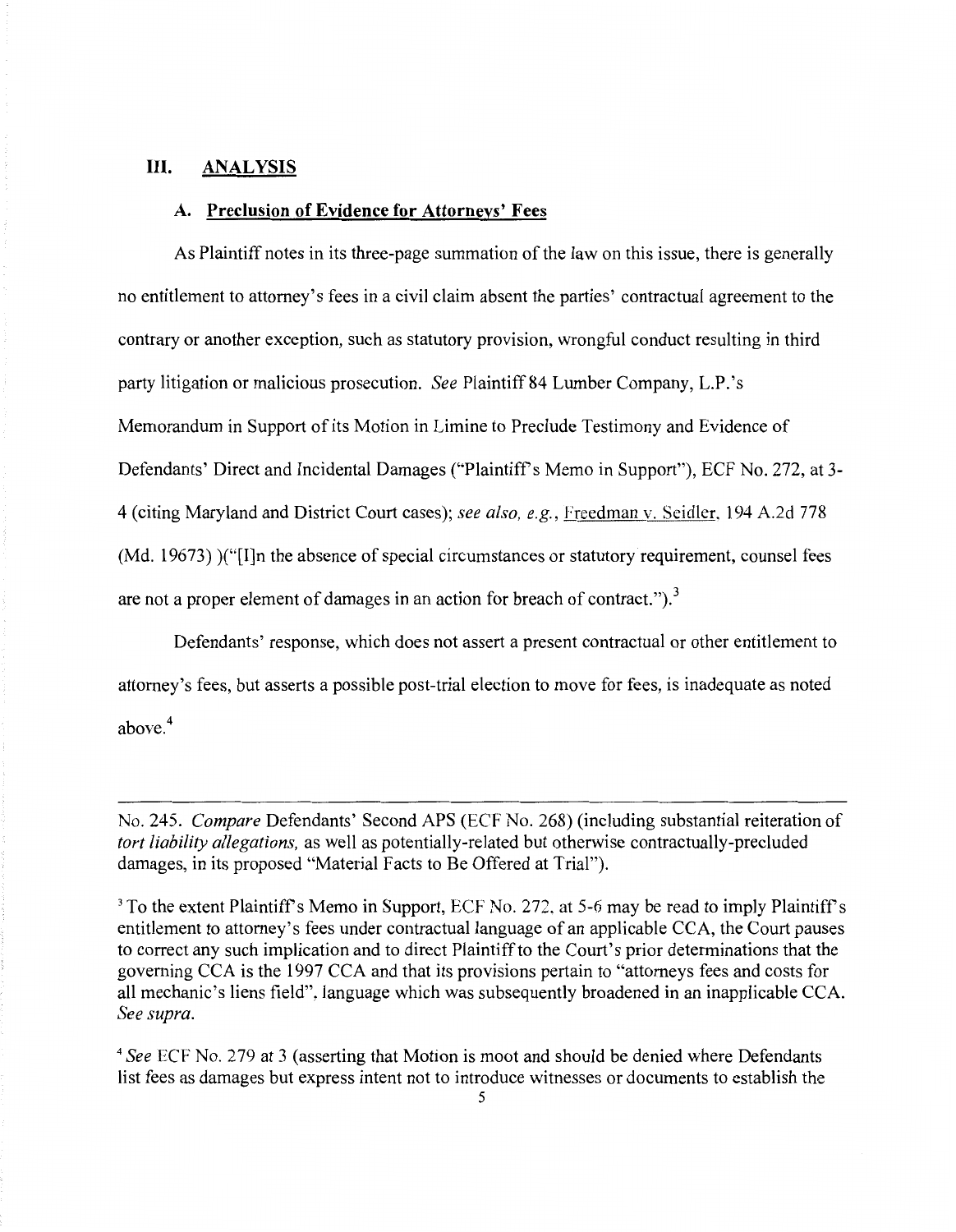#### **B. Preclusion of Evidence of Certain "Direct" and "Incidental" Damages**

The Court sees little point to yet another reiteration of the provisions of Paragraph 15, the relevant case law, and application of that law to the facts of the case as they relate to the scope of damages for which Plaintiff may be liable under the remaining purely contractual claims. Defendants have been intent on disregarding this Court's holdings in favor of presenting repetitious or novel but patently contra-indicated theories and pleadings.<sup>5</sup> The Court therefore refers the parties to the summation of prior relevant rulings provided in ECF No. 272 at 2-4, 8- 10, and to the Court's observations and holdings - during 2016 and 2017 - in, *e.g.,* ECF No. 166 at 12, 16; ECF No. 214 at 2, 8, 20, 22-24;<sup>6</sup> and ECF No. 245. The Court pauses only to further observe that the theory now before it was not raised in any of the multiple status conferences or exchanges of pleadings. *See, e.g.,* Defendants' Memorandum of Law Regarding Damages Available Under Contract Claims, ECF No. 201 (asserting, *e.g.,* remaining availability of lost profits as "too difficult to strictly categorize" within the excluded-damages language of Paragraph 15).

The Court will address Defendants' new theory that damages which it previously asserted as

amount). The Court notes that Defendants have entered no further amendment of their Pretrial Statement nor any related Stipulation.

*<sup>5</sup>See* ECF No. 272 (correctly referring to Defendants' "redundant motions practice").

<sup>6</sup> In particular, the Court again directs Defendants to this summation: "In other words, 84 Lumber" would not be a guarantor of loss beyond the direct cost of meeting the warranted standard, and other losses incurred by delay or failure of contract performance remained with Defendants - a risk allocation that was presumably reflected in the contract price." ECF No. 214 at 20. And it directs the parties to its further observation that "as noted below, the Subcontractor Agreement consequential damage limitations do not exclude direct damages under the contract for defects or delays in performance" because Defendants are entitled to "recover the value of the thing promised, [which] is equivalent to a claim [for] the value of repair or replacement under the warranty". *Id.* at 22, 24.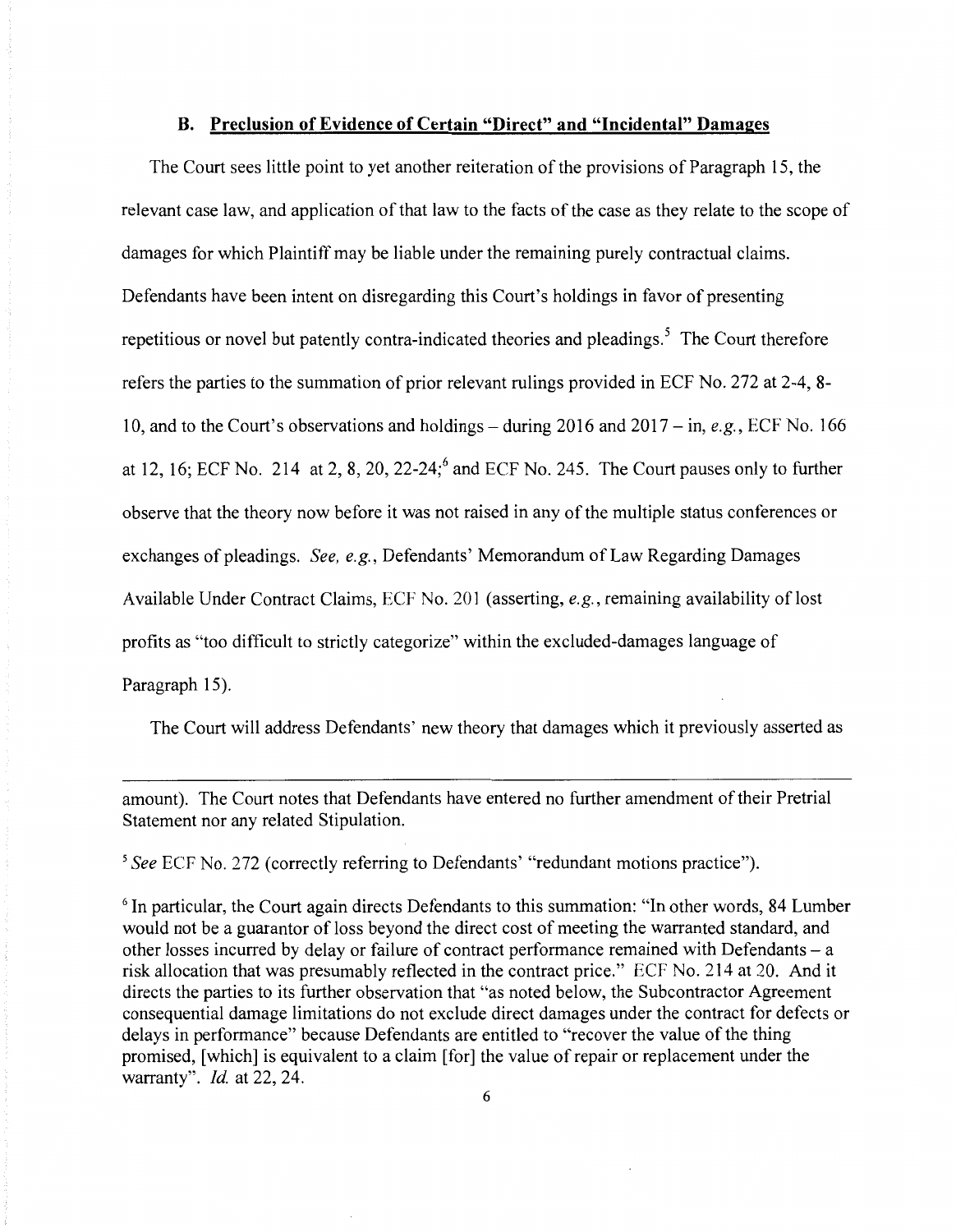available via either tort liability or unenforceability of the contractual damages limitations clause are now- subsequent to this Court's decisions precluding their availability under either premise - nonetheless available as something other than "consequential, indirect, exemplary or punitive damages of any type". Defendants contend, despite this Court's Rule 52(c) determination in Plaintiffs favor, that their damages may still include loan interest payments, property taxes, and other "carrying costs" because such damages are "direct" and "incidental" and therefore outside Paragraph 15's contract-claim limitations.

To render this holding most simply, the Court notes that a case which was first cited by Defendants, and has been repeatedly cited by Defendants thereafter, and which this Court has discussed in some detail in prior Opinions, reflects unambiguously the Fourth Circuit's understanding and definition of the plaintiff's "direct" loss to be "the difference in value" between the "as warranted" and "actual" item.<sup>7</sup> And its further understanding that the plaintiff's "incidental ... damages" constituted *(i.e.,* were a type or subset of) "indirect" loss. *See* Waters v. Massey-Ferguson, Inc., 775 F.2d 587, 590-91 (4<sup>th</sup> Cir. 1985) (noting that plaintiff "now sought

If Defendants intend to imply the Court's holding on contractual damage limitations, ECF Nos. 214-15, to have encompassed the damages now alleged, they err. *See* ECF No. 279 at 4, n. 2. *Cf* ECF No. 214 at *22 ("[A]s noted below,* the Subcontract Agreement consequential damage limitations do not exclude direct damages under the contract for defects or delays in performance.") (emphasis added); *id.* at 24 ("[T]o the extent Defendants seek to *recover the value of the thing promised,* that is equivalent to a claim for the value of repair or replacement under the warranty, which is not barred by the damages limitation provision.") (emphasis added).

<sup>&</sup>lt;sup>7</sup> See supra n. 5. See also ECF No. 245 at 25-26 ("Plaintiff's alleged – and substantially evidenced - protracted failure to successfully repair construction defects to the standard guaranteed under the Subcontract Agreements' Paragraph 15 gives rise to liablity for breach of contract."); *id.* at n. 25 ("Both parties have acknowledged that the cost of bringing the projects into conformity with warranted standards is substantial. Moreover, *an alternative measure of damages* from breach of a warranty concerning the standard of promised contract performance, including construction, *is the difference in fair market value on the contemplated date between the performance as warranted and as delivered."*) (emphasis added).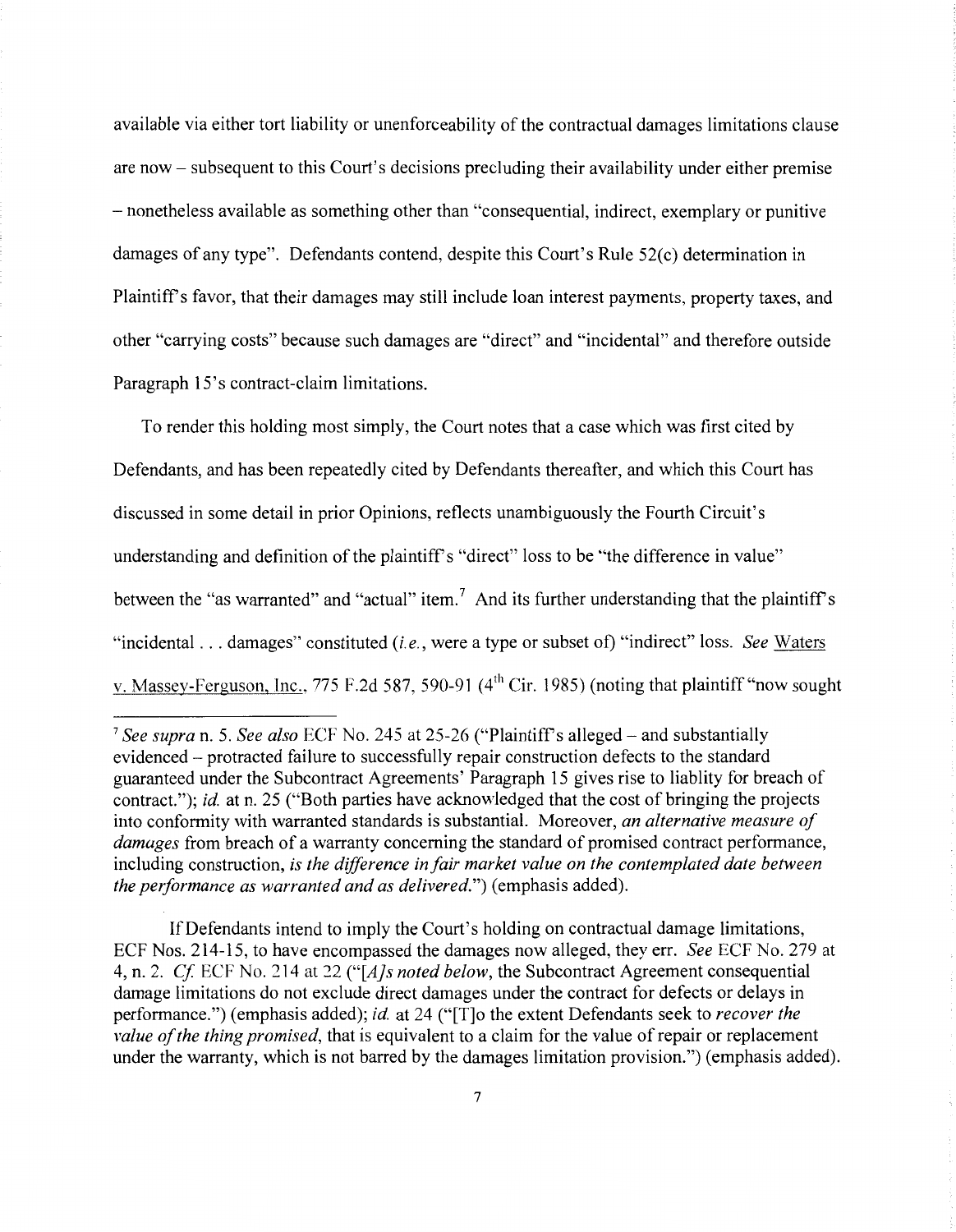compensation for the direct damages incurred in purchasing a deficient product and more important, compensation for *the incidental and consequential damages* that he had suffered in substitute planting expenses and in lost profits on his crop" ... "[t]he jury was sufficiently persuaded by the evidence to award him [compensation] for *these indirect losses* in addition to its award ... for the difference in value ... "). Plaintiff cannot remove - as either "direct" or "incidental" loss - loan payments, taxes, and carrying costs, from the scope of a contractual damage provision excluding "consequential, indirect, exemplary or punitive damages of any type". <sup>8</sup>

In sum, evidence of non-recoverable damages is appropriately excluded, as the legal standard for its admission has not been met. *See* ECF No. 272 at 3-6, F.R.E. 401 (defining relevant evidence as contributing to the determination of a "fact that is of consequence"), F.R.E. 402.<sup>9</sup> The Court concurs with Plaintiff's observation that "the parties should be focused on streaminlining issues to allow for efficient use" of their trial time, which will be limited. ECF No. 272 at 2. *Cf supra* n. 1.

## IV. **CONCLUSION**

<sup>&</sup>lt;sup>8</sup> Cf. ECF No. 279 at 4 (categorizing "incidental" damages as distinct from other two categories of "consequential" and "indirect" damages, and following with assertion that claimed damages are "incidental ... recoverable under the Subcontract Agreements"). Defendants' second argument - citation to the Maryland UCC inclusion of incidental damages and other reasonable expenses as recoverable and its asserted analogy to this case - patently ignores the parties' voluntary contractual damage limitations. *See id.* at 5. And their third - citation to cases for the proposition that interest is an incidental damage - does not further establishment of a claim that incidental damage is not contractually excluded by the provisions of Paragraph 15. *See id. See also* Plaintiffs Reply Brief in Support of Motion in Limine, ECF No. 284 at 3-4 (noting distinguishability of cases cited by Defendants).

<sup>9</sup>*Cf* ECF No. 279 at 2-3 (endeavoring to assume away the issue of precluded damages' "relevance" in its presentation of the applicable standard of review)